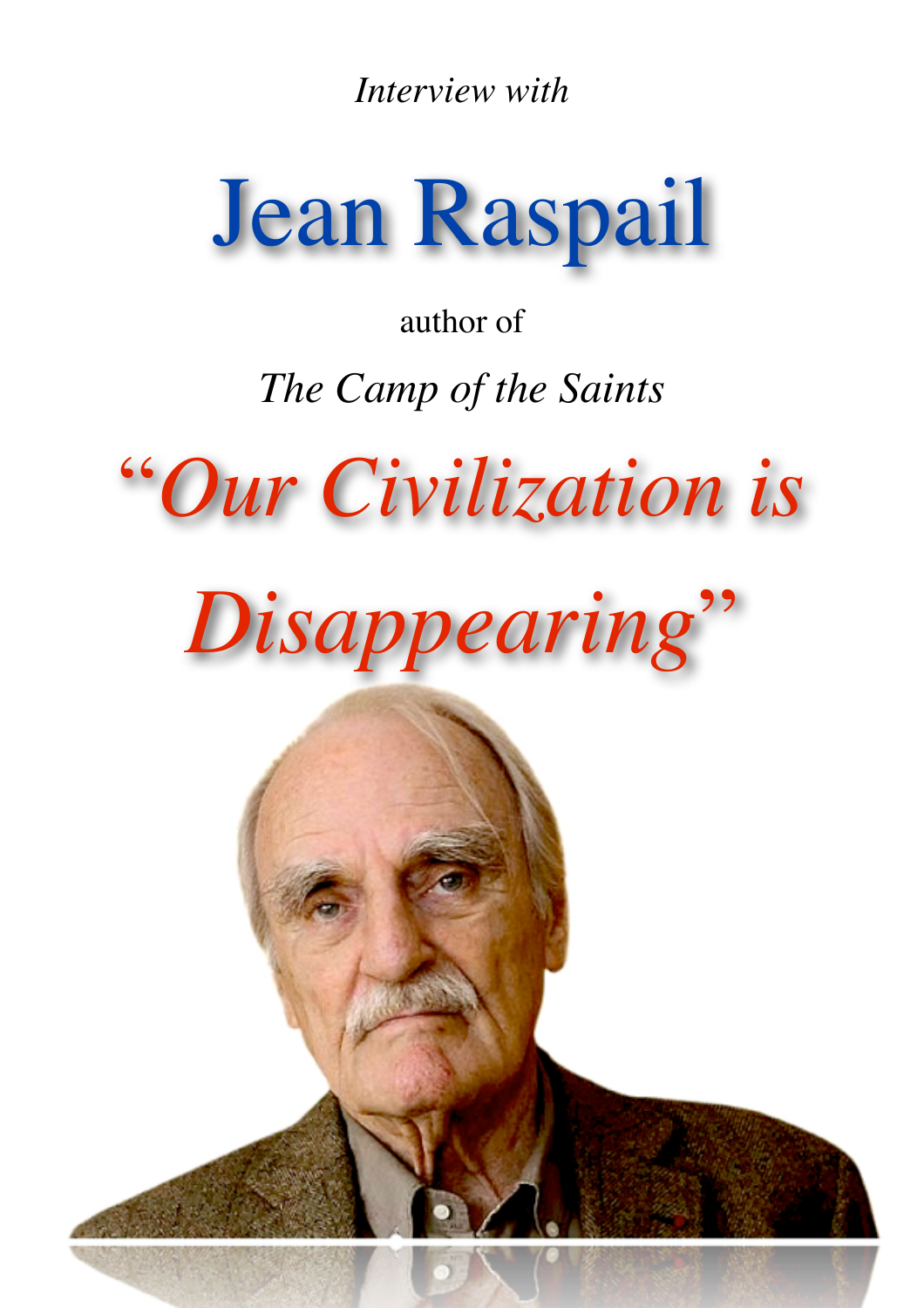### October 26, 2013

http://islamversuseurope.blogspot.gr/2013/10/jean-raspailauthor-of-camp-of-saints.html

[Image] Jean Raspail.

I've written before about *[Camp of the Saints](http://islamversuseurope.blogspot.com/2011/04/camp-of-saints.html)*, the 1970s novel by Jean Raspail that eerily prefigured our current predicament. In it, hordes of third-world savages hop into boats, come to Europe as uninvited guests, and simply invade and occupy our continent.

The current issue of the French magazine *Valeurs Actuelles* has an interview with Jean Raspail.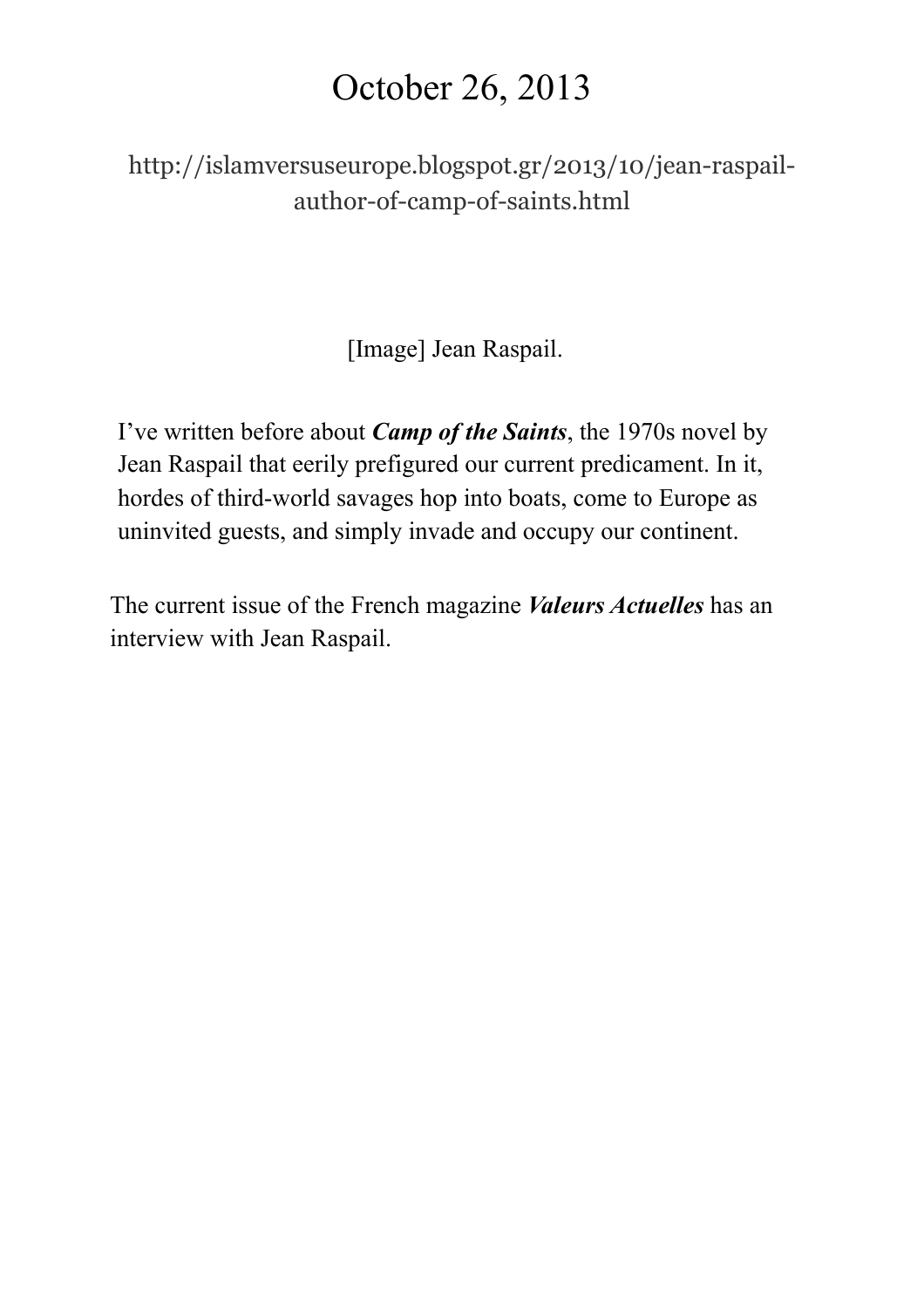### *Interview*

#### *What do you feel about the current situation?*

You know, I've no wish to join the big group of intellectuals who spend their time debating immigration… I have the impression that these talks serve no purpose. The people already know it all, intuitively: that France, as our ancestors fashioned it centuries ago, is disappearing. And that we keep the gallery amused by talking ceaselessly of immigration without ever saying the final truth. A truth that is moreover unsayable, as my friend Jean Cau noted, because whoever says it is immediately hounded, condemned then rejected. Richard Millet came close to it, look what happened to him! [See [here](http://islamversuseurope.blogspot.com/search?q=millet) for more on this].

#### *Is the seriousness of the problem being kept from the French people?*

Yes. Starting with the politicians in charge first of all! Publicly "*everything's going well, Madame Marquessa*". But behind closed doors, they acknowledge that "*yes, you're right: there is a real problem*". I have several edifying letters on this subject from prominent leftist politicians, from those on the right too, to whom I sent the [Camp of the Saints](http://islamversuseurope.blogspot.com/2011/04/camp-of-saints.html). "*But you understand: we can't say it …*" These people have a double language, a double conscience. I don't know how they do it! I think the distress comes from there: the people know that things are being hidden from them. Today, tens of millions of people don't buy into the official discourse on immigration. Not one of them believes that it is an opportunity for France "*une chance pour la France*". Because reality imposes itself on them, every day. All of these ideas boil in their heads and don't come out.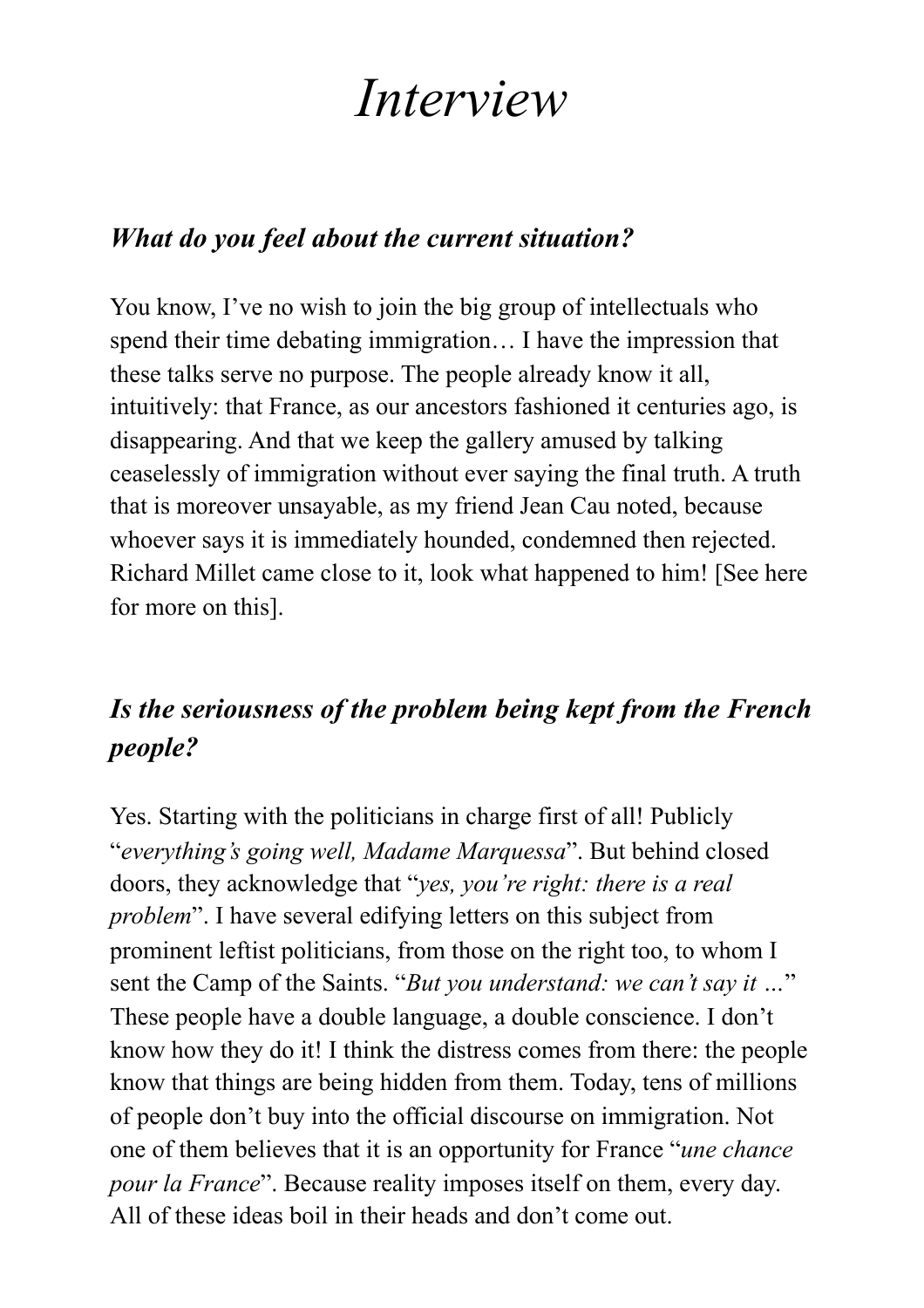#### *You don't believe it's possible to assimilate the foreigners welcomed into France?*

No. The model of integration isn't working. Even if a few more illegals are escorted to the border and we succeed in integrating foreigners a bit more than today, their numbers will not stop growing and that will change nothing in the fundamental problem: the progressive invasion of France and Europe by a numberless thirdworld. I'm not a prophet, but you see clearly the fragility of these countries, where an unbearable poverty is established and grows ceaselessly alongside indecent wealth. Those people don't turn to their governments to protest. They expect nothing of them.

They turn to us and arrive in Europe in boats, ever more numerous, today in Lampedusa, tomorrow elsewhere. Nothing discourages them. And thanks to the demography game, by the 2050s, there will be as many young indigenous French as there are young foreigners in France.

Many will be naturalised.

Which doesn't mean they'll have become French. I don't say these are bad people, but "*naturalisations on paper*" aren't naturalisations of the heart. I cannot consider them my compatriots. We need to drastically toughen the law, as a matter of urgency.

#### *How can Europe deal with these migrations?*

There are only two solutions. Either we accommodate them and France – its culture, its civilisation — will be erased without even a funeral. In my view, that's what's going to happen. Or we don't accommodate them at all – that means stop sacralising the Other and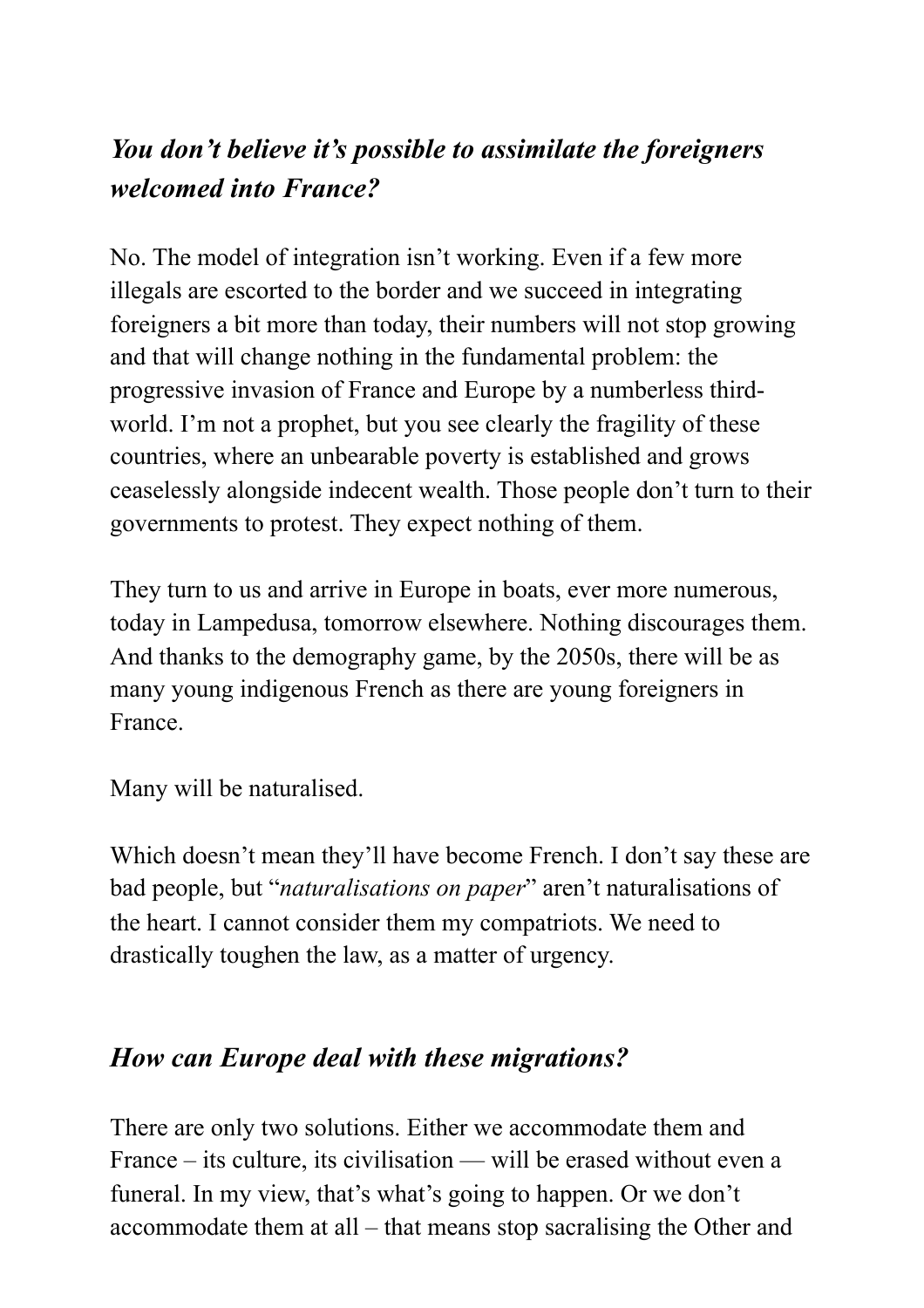rediscover your neighbour, that means those next to you. Which means that we stop giving a damn sometime about these "*Christian ideas gone mad*", as Chesterton said, or these depraved human rights, and that we take the indispensable measures to distance ourselves, without appeal, to avoid the dissolution of our country into a general *métissage* [literally race-mixing but used as a sort of equivalent of the English diversity]. I don't see any other solution. I travelled a lot in my youth. All peoples are fascinating but when you mix them too much, it is much more animosity that develops than sympathy. *Métissage* is never peaceful. It is a dangerous utopia. Look at South Africa!

At the point where we are now, the measures we would have to take would necessarily be very coercive. I don't believe it will happen and I don't see anyone who has the courage to do it. They would need to put their soul in the balance, but who is ready for that? That said, I don't believe for an instant that the supporters of immigration are more charitable than me: there probably isn't a single one of them who intends to welcome one of these unfortunates into his home… all of that's just an emotional pretense, an irresponsible maelstrom that will engulf us.

#### *Is there therefore no solution other than submission or coercion?*

There could perhaps be one, but it will only have one chance: isolates where a population that is ethnically and culturally threatened by other communitarianisms could find refuge. Besides, it's already happening: we can see already that the French "*de souche*" [indigenous] are fleeing the so-called "*sensitive*" districts. The demonstrations against homosexual marriage are also a form of communitarianism: they testify to the rejection by millions of French people to the "*change of civilisations*" promised by the Left and by Christiane Taubira. Today, everyone condemns communitarianism, but it could be a solution, at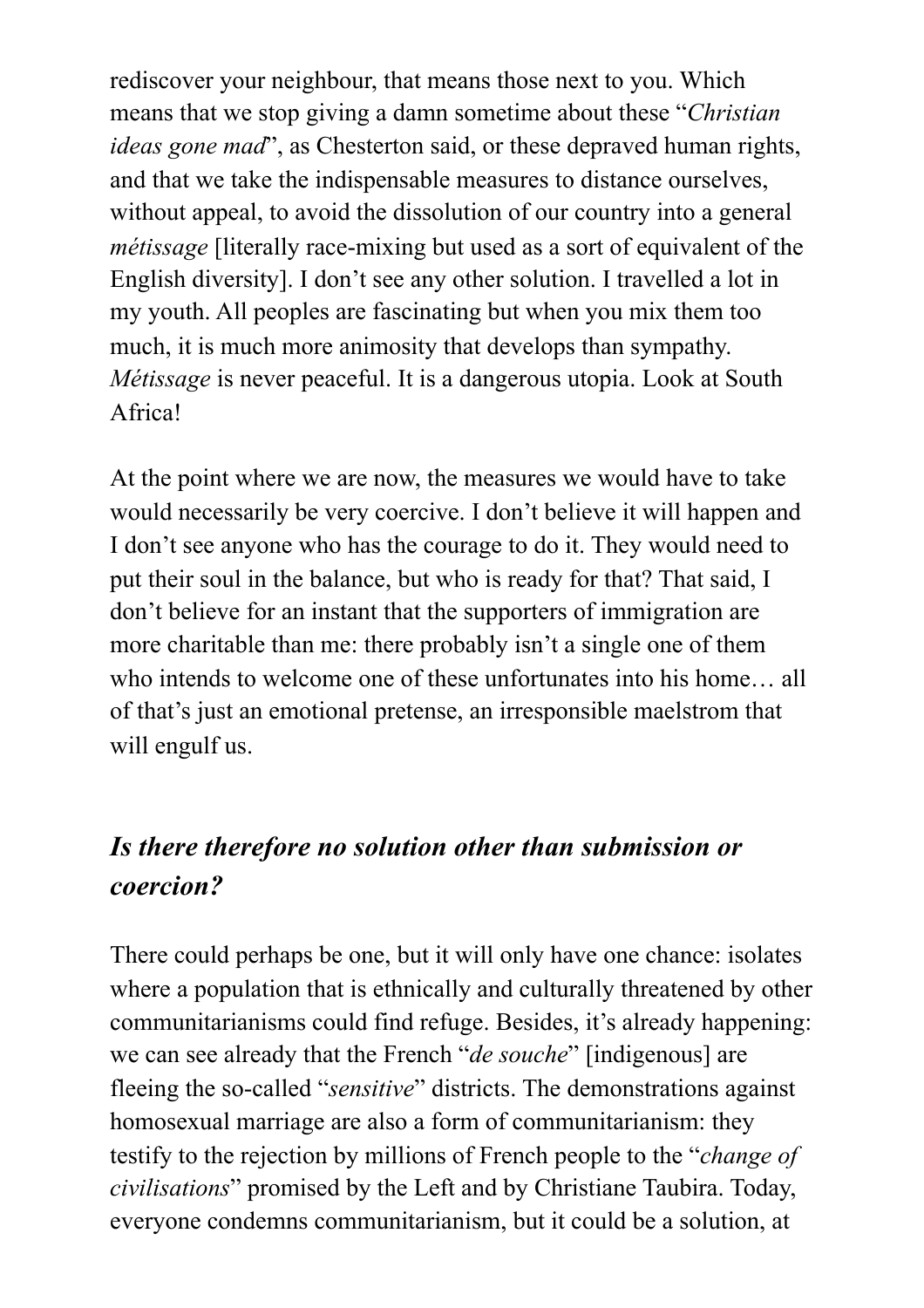least temporarily. These opposed communitarianisms will reinforce themselves mutually by the animosity they will convey and that will end, finally, in extremely severe confrontations. Even if we don't need to wish that adversity occurs.

#### *You don't believe in a sudden new beginning, as has occurred many times in the history of France?*

No. It would require an epic spirit, an appreciation of an elevated destiny for a sudden new beginning to be possible in France. It would require people to still believe in their country. I don't see many of them left. At least reforming from top to bottom the national education system and the audio-visual media, taking away the platform from the teachers and the journalists who are participating in the disinformation… We have desacralised the idea of the nation, the exercise of power, the past of the country. We have put cracks in the statue of France, we have disfigured it (especially the Left!) to the point where nothing inspires respect any more. The power of the false ideas disseminated by the national education system and the media is boundless. But as for me, I have lived in France for 1,500 years, I'm OK with what is mine, and I've no desire for it to change…

 $\frac{1}{2}$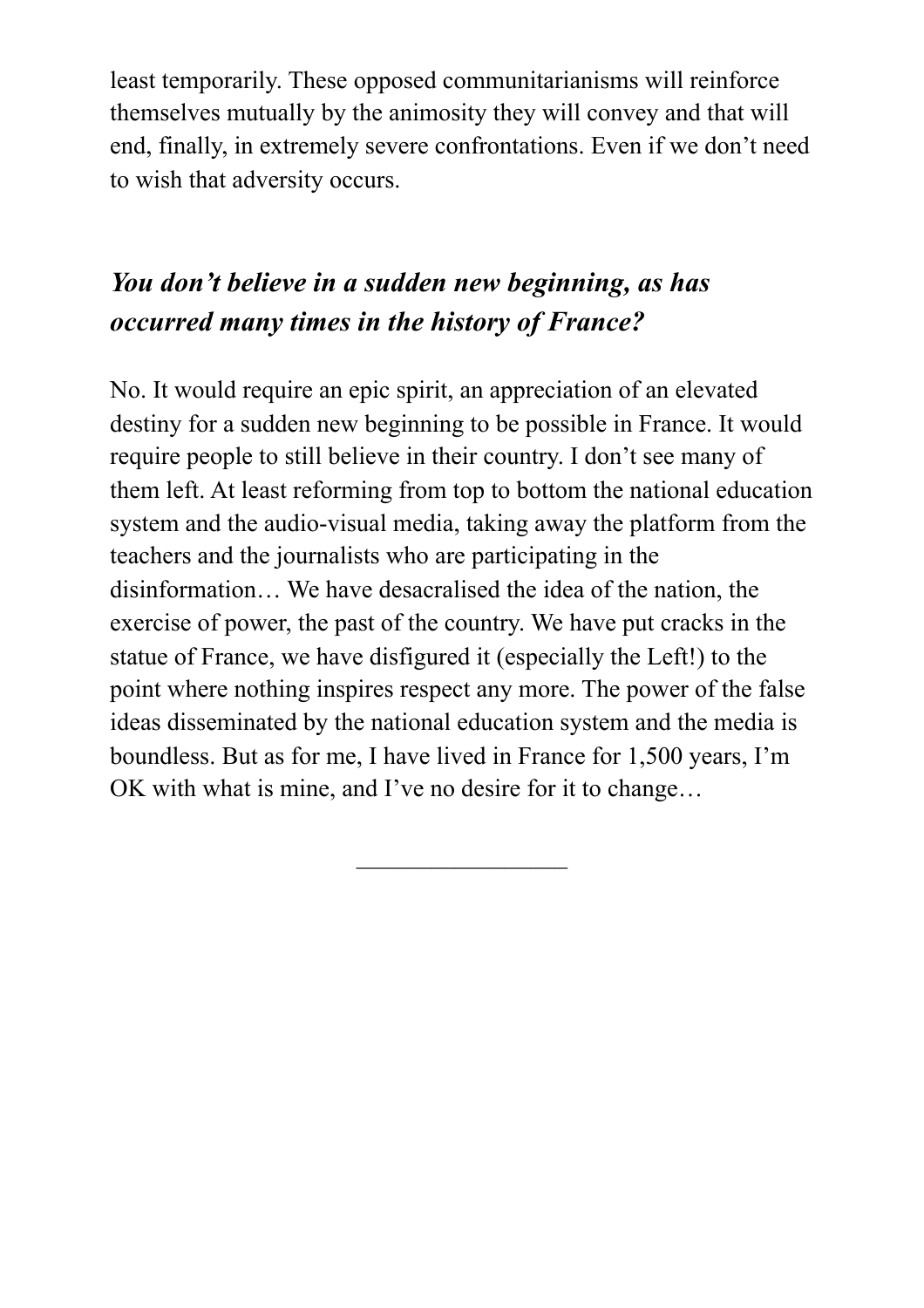# [The Camp of the Saints](http://islamversuseurope.blogspot.jp/2011/04/camp-of-saints.html)



What is happening in Lampedusa now was eerily anticipated in the 1970s by the French novelist Jean Raspail in his novel *Le Camp des Saints* (*The Camp of the Saints*).

The title comes from a passage in the *Book of Revelations*: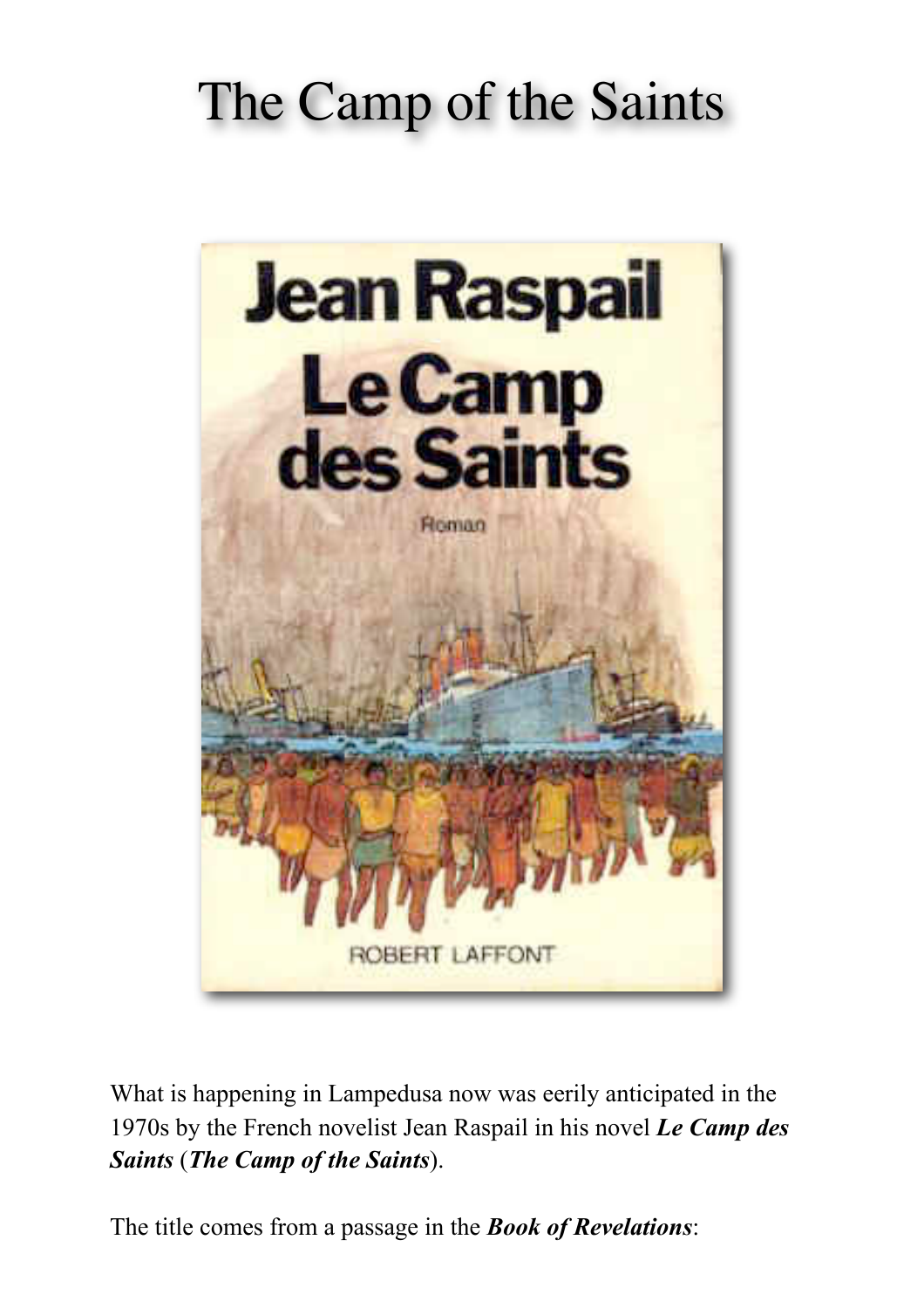*And when the thousand years are ended, Satan will be released from his prison, and will go forth and deceive the nations which are in the four corners of the earth, Gog and Magog, and will gather them together for the battle; the number of whom is as the sand of the sea. And they went up over the breadth of the earth and encompassed the camp of the saints, and the beloved city.*

Raspail quotes this passage at the start of the book. What follows it in the Bible is not quoted, but at least offers us some hope of redemption:

*But fire came down from heaven and consumed them, and the devil who had deceived them was thrown into the lake of fire and sulphur where the beast and the false prophet were, and they will be tormented day and night for ever and ever. Then I saw a great white throne and him who sat upon it; from his presence earth and sky fled away, and no place was found for them.*

The people of Europe eagerly await the cleansing fire from heaven.

Raspail was, of course, accused of racism when he published his book in 1973. He replied that;

"*this is no wild-eyed dream*" and "*we are inevitably headed for something of the sort*".

The book was republished in France in February of this year. Sales have been rocketing. It is currently [46th](http://www.amazon.fr/gp/bestsellers/books/ref=pd_ts_pg_3?ie=UTF8&pg=3) in the Top 100 best-selling books on Amazon France.

An English translation of the book is available online [here](http://www.jrbooksonline.com/PDFs/Camp_of_the_Saints.pdf) for free download.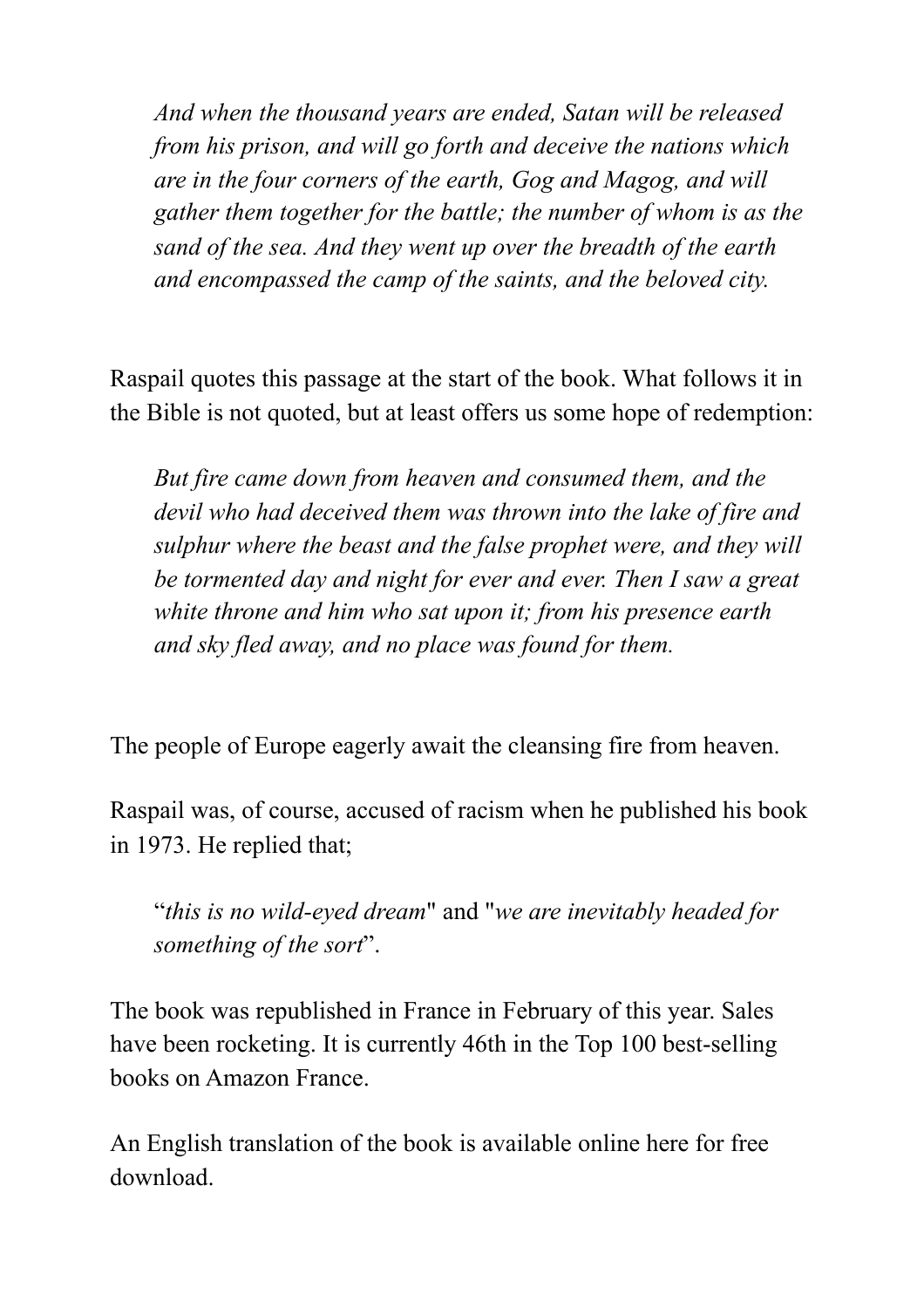#### [\[http://www.jrbooksonline.com/PDFs/Camp\\_of\\_the\\_Saints.pdf\]](http://www.jrbooksonline.com/PDFs/Camp_of_the_Saints.pdf%5D)

Here's an extract from the book:

*"The world is controlled, so it seems, not by a single specific conductor, but by a new apocalyptic beast, a kind of anonymous, omnipresent monster, and one that, in some primordial time, must have vowed to destroy the Western World. The beast has no set plan. It seizes whatever occasions arise. The crowd massed along the Ganges was merely the latest, and doubtless the one with the richest potential. Divine in origin, this beast? Or infernal, more likely? Be that as it may, the phenomenon, hard to believe, is a good two centuries old. Dostoevski analyzed it once upon a time. And Péguy too, though in different form, when he railed against the "intellectual clique." And even one of our former popes, Paul VI, toward the end of his reign, as he opened his eyes and discerned, at long last, the work of the Devil … Nothing can stop the beast. That much we all know. Which is probably why the chosen few have such faith that their ideas will triumph, and why the ones who persist in the struggle know only too well how futile it is …*"*.*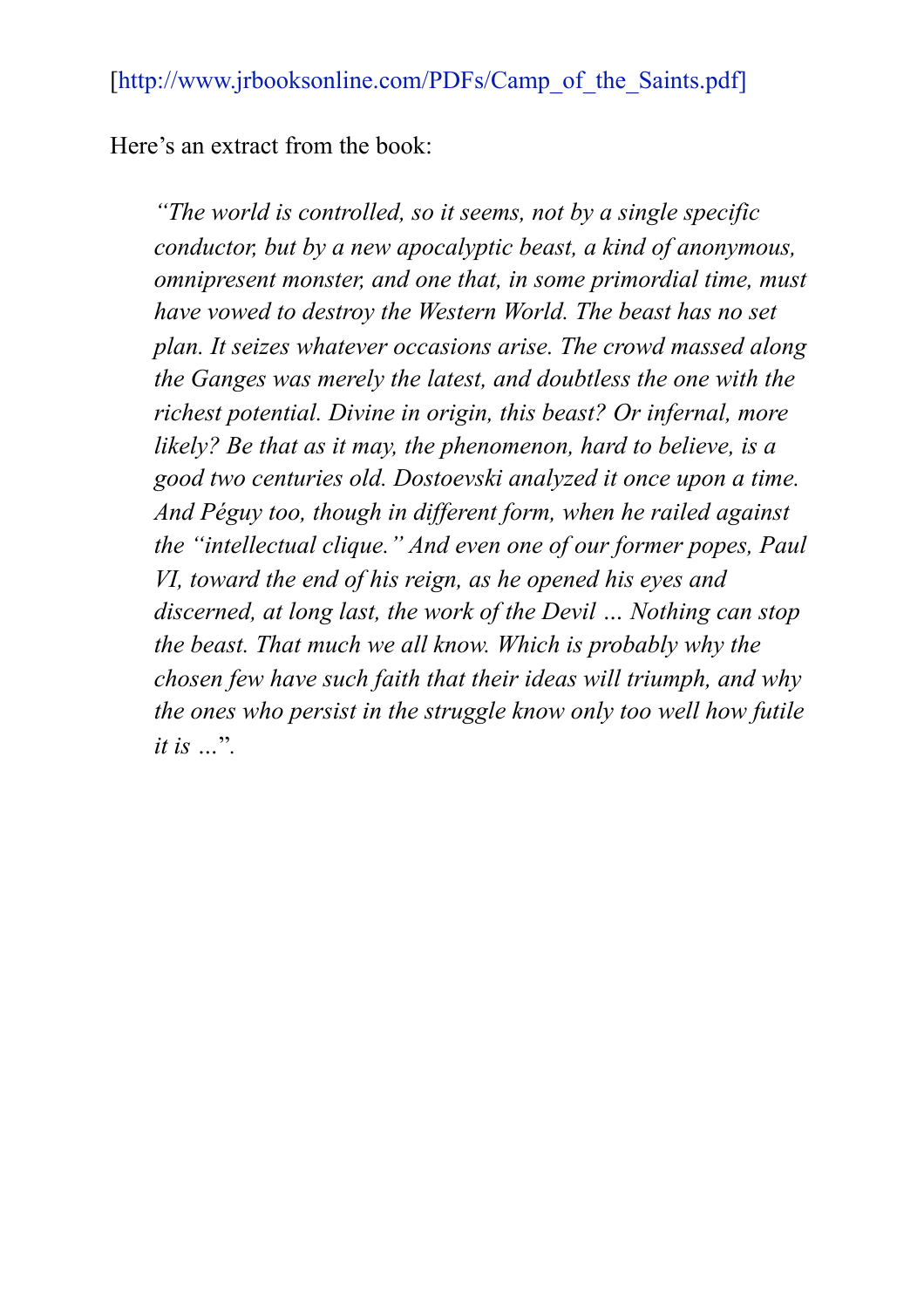# THE CAMP OF THE SAINTS

By Jean Raspail

Translated by Norman Shapiro

Originally published in French as *Le Camp Des Saints*, 1973

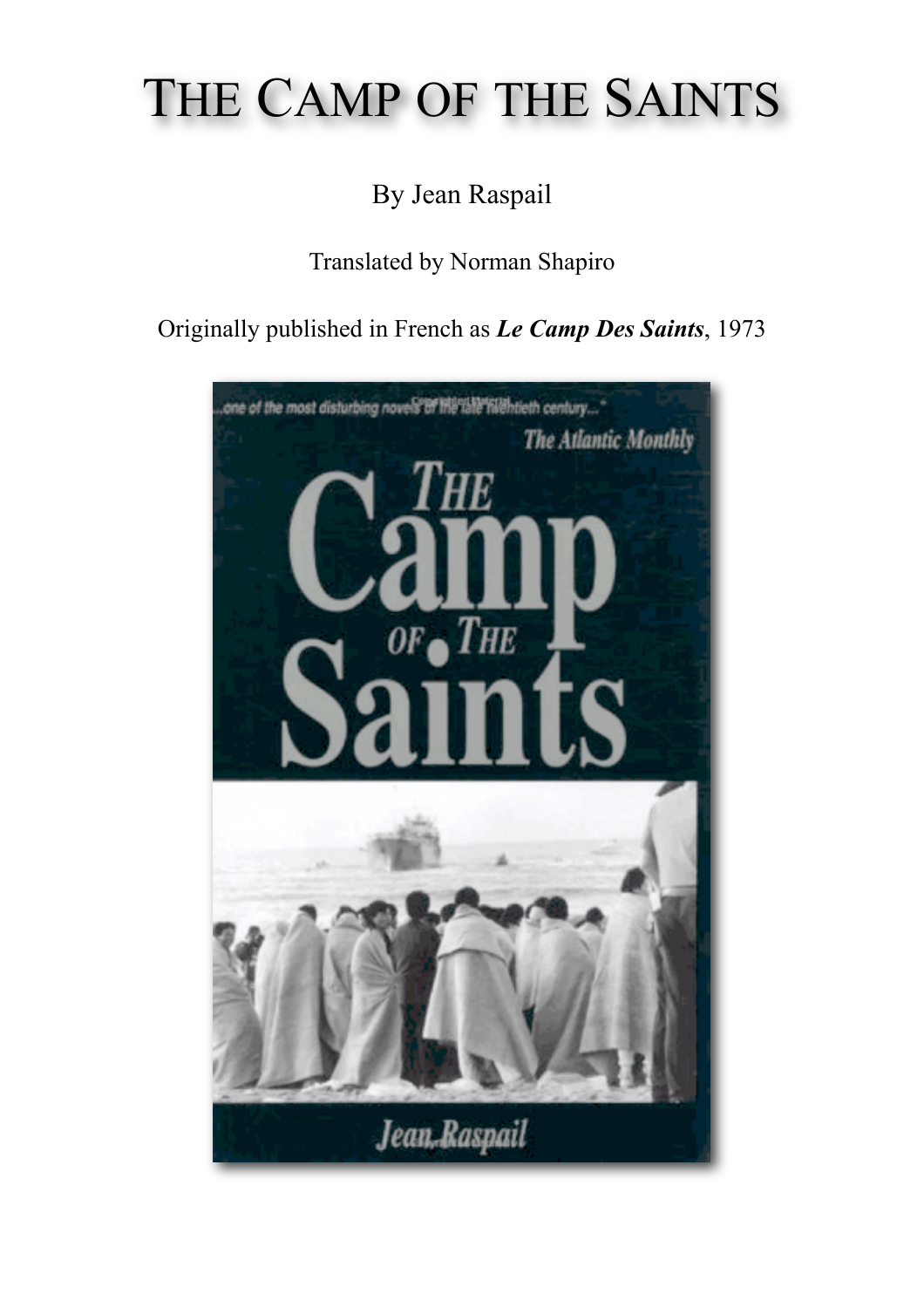And when the thousand years are ended, Satan will be released from his prison, and will go forth and deceive the nations which are in the four corners of the earth, Gog and Magog, and will gather them together for the battle; the number of whom is as the sand of the sea. And they went up over the breadth of the earth and encompassed the camp of the saints, and the beloved city. — APOCALYPSE 20:9

My spirit turns more and more toward the West, toward the old heritage. There are, perhaps, some treasures to retrieve among its ruins ... I don't know. — LAWRENCE DURRELL

As seen from the outside, the massive upheaval in Western society is approaching the limit beyond which it will become "meta-stable" and must collapse. — SOLZHENITSYN

I HAD WANTED TO WRITE a lengthy preface to explain my position and show that this is no wild-eyed dream; that even if the specific action, symbolic as it is, may seem farfetched, the fact remains that we are inevitably heading for something of the sort. We need only glance at the awesome population figures predicted for the year 2000, i.e., twenty-eight years from now: seven billion people, only nine hundred million of whom will be white.

But what good would it do?

I should at least point out, though, that many of the texts I have put into my characters' mouths or pens—editorials, speeches, pastoral letters, laws, news stories, statements of every description—are, in fact, authentic. Perhaps the reader will spot them as they go by. In terms of the fictional situation I have presented, they become all the more revealing.

 $-J.R.$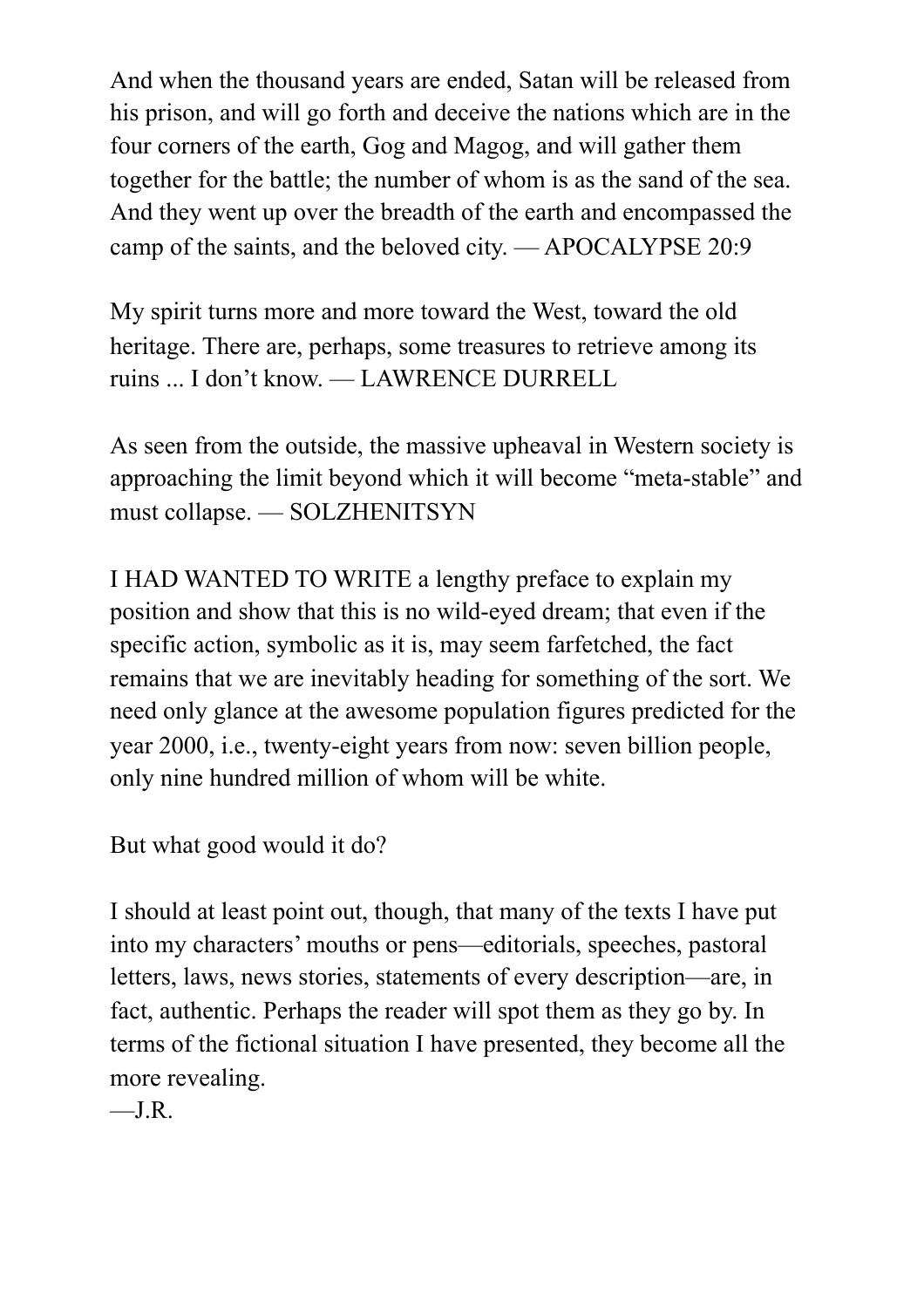# THE CAMP OF THE SAINTS **One**

The old professor had a rather simple thought. Given the wholly abnormal conditions, he had read, and reasoned, and even written too much—versed as he was in the workings of the mind—to dare propose anything, even to himself, but the most banal of reflections, worthy of a schoolboy's theme. It was a lovely day, warm but not hot, with a cool spring breeze rolling gently and noiselessly over the covered terrace outside the house. His was one of the last houses up toward the crest of the hill, perched on the rocky slope like an outpost guarding the old brown-hued village that stood out above the landscape, towering over it all, as far as the tourist resort down below; as far as the sumptuous boulevard along the water, with its green palms, tips barely visible, and its fine white homes; as far as the sea itself, calm and blue, the rich man's sea, now suddenly stripped of all the opulent veneer that usually overspread its surface—the chromecovered yachts, the muscle-bulging skiers, the gold-skinned girls, the fat bellies lining the decks of sailboats, large but discreet—and now, stretching over that empty sea, aground some fifty yards out, the incredible fleet from the other side of the globe, the rusty, creaking fleet that the old professor had been eyeing since morning.

The stench had faded away at last, the terrible stench of latrines, that had heralded the fleet's arrival, like thunder before a storm. The old man took his eye from the spyglass, moved back from the tripod. The amazing invasion had loomed up so close that it already seemed to be swarming over the hill and into his house. He rubbed his weary eye, looked toward the door. It was a door of solid oak, like some deathless mass, jointed with fortress hinges. The ancestral name was carved in somber wood, and the year that one of the old man's forebears, in uninterrupted line, had completed the house: 1673. The door opened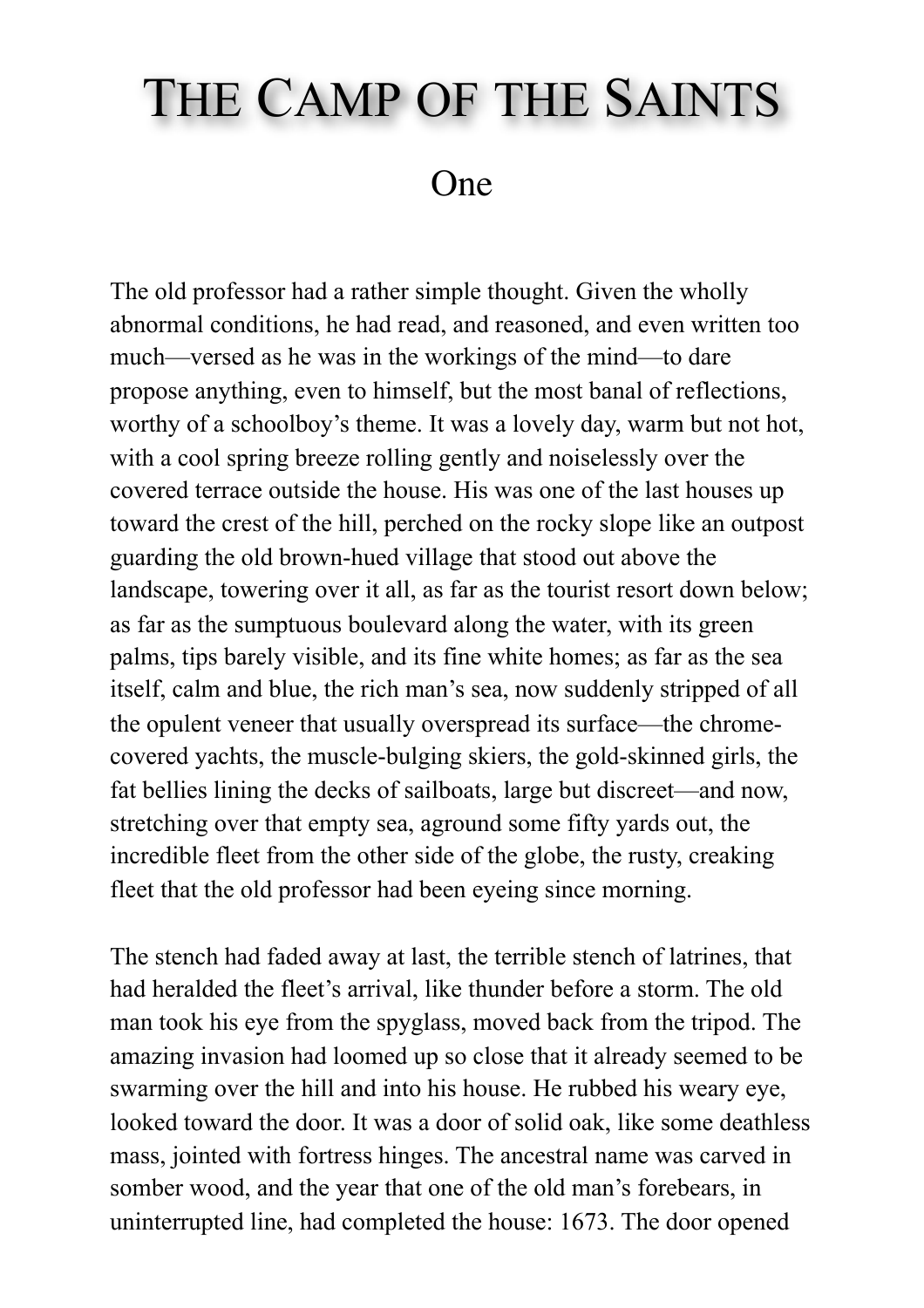out on the terrace from the large main room that served as his library, parlor, and study, all in one. There was no other door in the house. The terrace, in fact, ran right to the road, down five little steps, with nothing like a gate to close them off, open to any and every passerby who felt like walking up and saying hello, the way they did so often in the village. Each day, from dawn to dusk, that door stood open. And on this particular evening, as the sun was beginning to sink down to its daily demise, it was open as well—a fact that seemed to strike the old man for the very first time. It was then that he had this fleeting thought, whose utter banality brought a kind of rapturous smile to his lips: "*I wonder,*" he said to himself,

"*if, under the circumstances, the proverb is right, and if a door really has to be open or shut ...*"

Then he took up his watch again, eye to glass, to make the most of the sun's last, low-skimming rays, as they lit the unlikely sight one more time before dark. How many of them were there, out on those grounded wrecks? If the figures could be believed—the horrendous figures that each terse news bulletin had announced through the day, one after another—then the decks and holds must be piled high with layer on layer of human bodies, clustered in heaps around smokestacks and gangways, with the dead underneath supporting the living, like one of those columns of ants on the march, teeming with life on top, exposed to view, and below, a kind of ant-paved path, with millions of trampled cadavers.

The old professor—Calgues by name—aimed his glass at one of the ships still lit by the sun, then patiently focused the lens until the image was as sharp as he could make it, like a scientist over his microscope, peering in to find his culture swarming with the microbes that he knew all the time must be there. The ship was a steamer, a good sixty years old. Her five stacks, straight up, like pipes, showed how very old she was. Four of them were lopped off at different levels, by time, by rust, by lack of care, by chance—in short, by gradual decay. She had run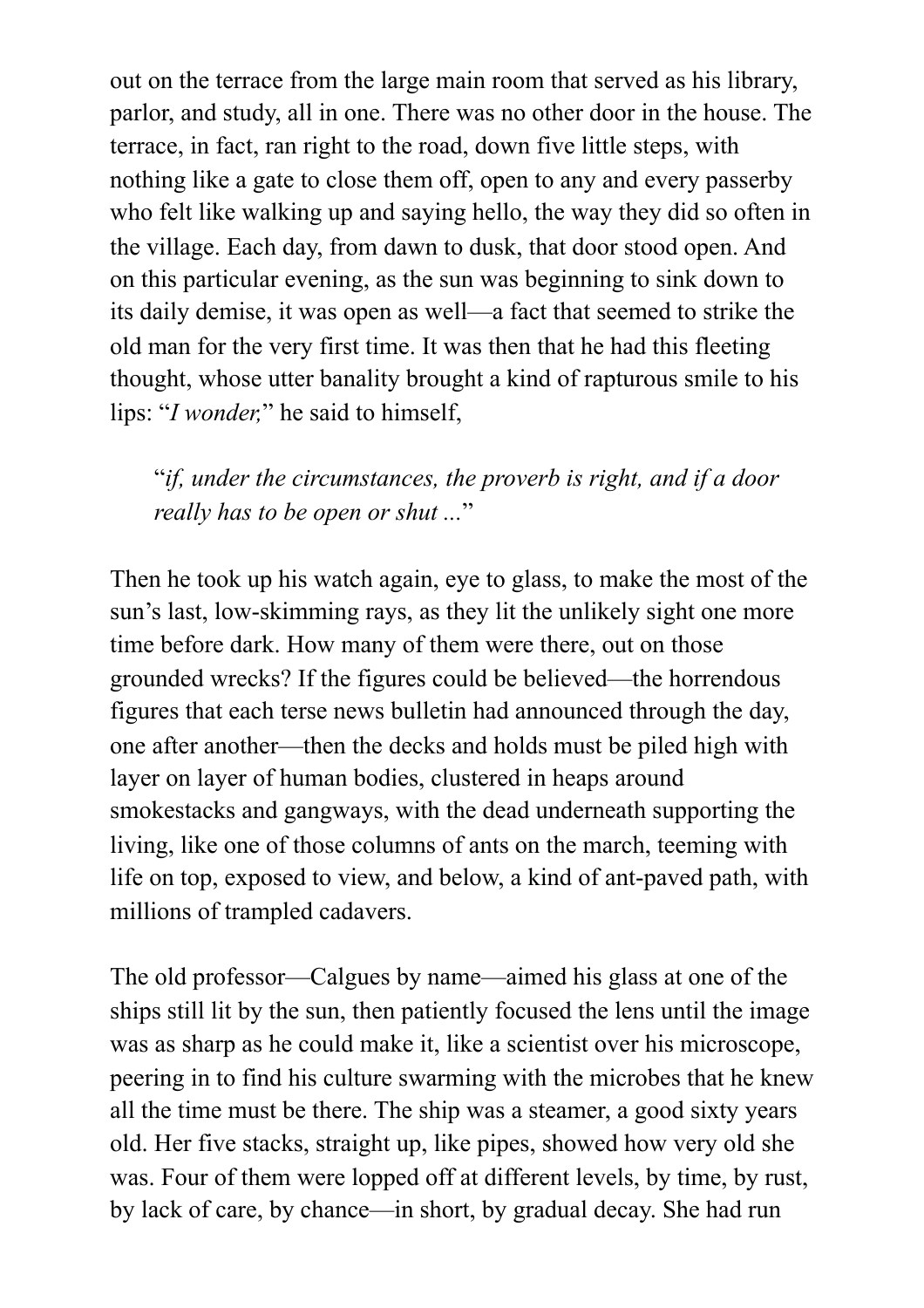aground just off the beach, and lay there, listing at some ten degrees. Like all the ships in this phantom fleet, there wasn't a light to be seen on her once it was dark, not even a glimmer.

Everything must have gone dead—boilers, generators, everything, all at once—as she ran to meet her self-imposed disaster. Perhaps there had been just fuel enough for this one and only voyage. Or perhaps there was no one on board anymore who felt the need to take care of such things— or of anything else—now that the exodus had finally led to the gates of the newfound paradise. Old Monsieur Calguès took careful note of all he saw, of each and every detail, unaware of the slightest emotion within him. Except, that is, for his interest; a prodigious interest in this vanguard of an antiworld bent on coming in the flesh to knock, at long last, at the gates of abundance. He pressed his eye to the glass, and the first things he saw were arms. As best he could tell, his range of vision described a circle on deck ten yards or so in diameter.

Then he started to count. Calm and unhurried. But it was like trying to count all the trees in the forest, those arms raised high in the air, waving and shaking together, all outstretched toward the nearby shore. Scraggy branches, brown and black, quickened by a breath of hope. All bare, those fleshless Gandhi-arms. And they rose up out of scraps of cloth, white cloth that must have been tunics once, and togas, and pilgrims' saris. The professor reached two hundred, then stopped. He had counted as far as he could within the bounds of the circle. Then he did some rapid calculation. Given the length and breadth of the deck, it was likely that more than thirty such circles could be laid out side by side, and that between every pair of tangent circumferences there would be two spaces, more or less triangular in shape, opposite one another, vertex to vertex, each with an area roughly equal to one-third of a circle, which would give a total of  $30 + 10 = 40$  circles,  $40 \times 200$ arms = 8,000 arms. Or four thousand bodies! On this one deck alone!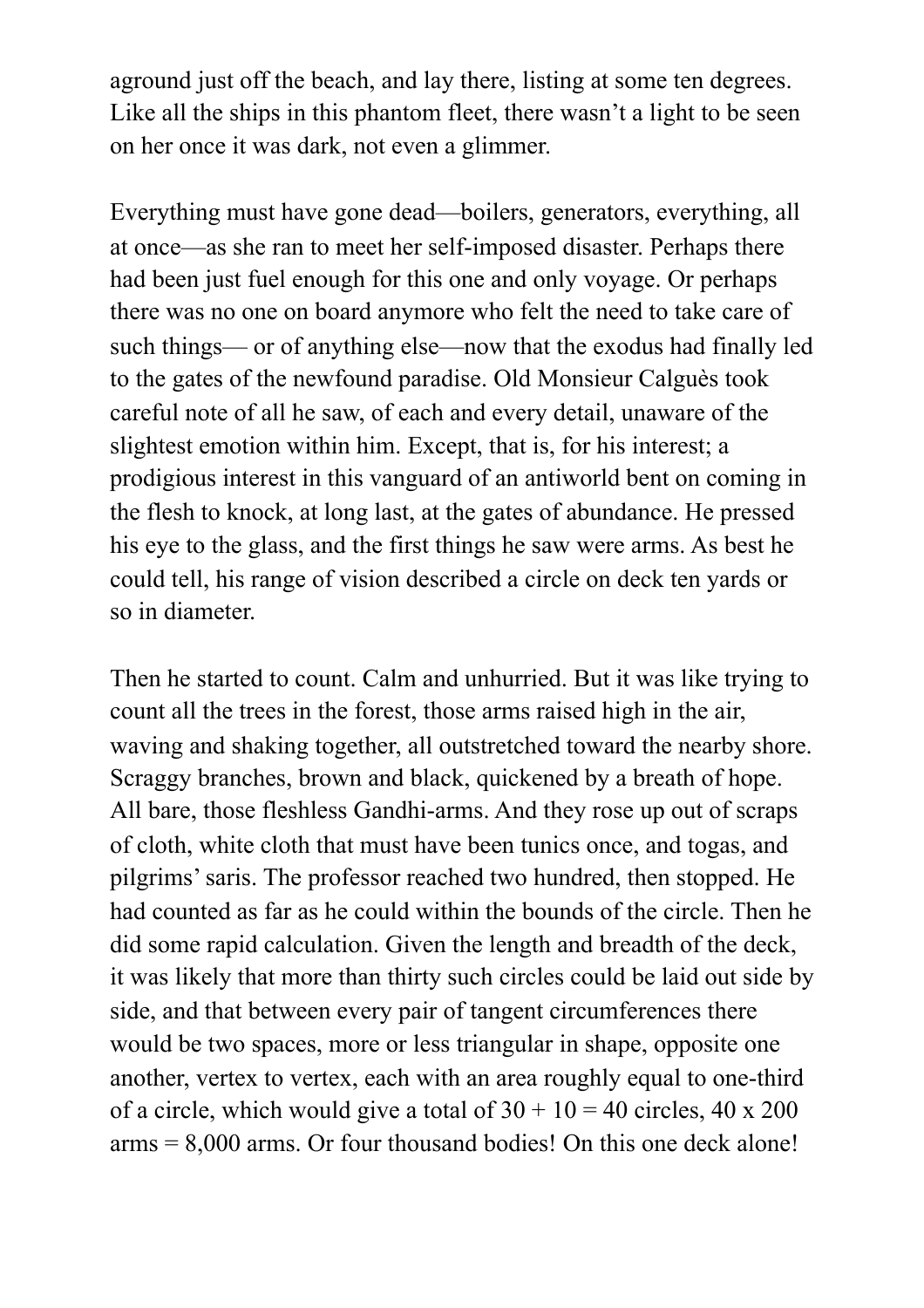Now, assuming that they might be several layers thick, or at least no less thick on each of the decks—and between decks and below decks too—then the figure, astounding enough as it was, would have to be multiplied by eight. Or thirty thousand creatures on a single ship! Not to mention the dead, floating here and there around the hull, trailing their white rags over the water, corpses that the living had been throwing overboard since morning. A curious act, all in all, and one not inspired by reasons of hygiene, to be sure. Otherwise, why wait for the end of the voyage?

But Monsieur Calgues felt certain he had hit on the one explanation. He believed in God. He believed in all the rest: eternal life, redemption, heavenly mercy, hope and faith. He believed as well, with firm conviction, that the corpses thrown out on the shores of France had reached their paradise too to waft their way through it, unconstrained, forevermore. Even more blessed than the living themselves, who, throwing them into the sea, had offered their dead, then and there, the gift of salvation, joy, and all eternity. Such an act was called love. At least that was how the old professor understood it.

And so night settled in, but not until daylight had glimmered its last red rays once more on the grounded fleet. There were better than a hundred ships in all, each one caked with rust, unfit for the sea, and each one proof of the miracle that had somehow guided them, safe and sound, from the other side of the earth. All but one, that is, wrecked off the coast of Ceylon. They had lined up in almost mannerly fashion, one after the other, stuck in the sand or in among the rocks, bows upraised in one final yearning thrust toward shore.

And all around, thousands of floating, white-clad corpses, that daylight's last waves were beginning to wash aground, laying them gently down on the beach, then rolling back to sea to look for more. A hundred ships! The old professor felt a shudder well up within him, that quiver of exaltation and humility combined, the feeling we sometimes get when we turn our minds, hard as we can, to notions of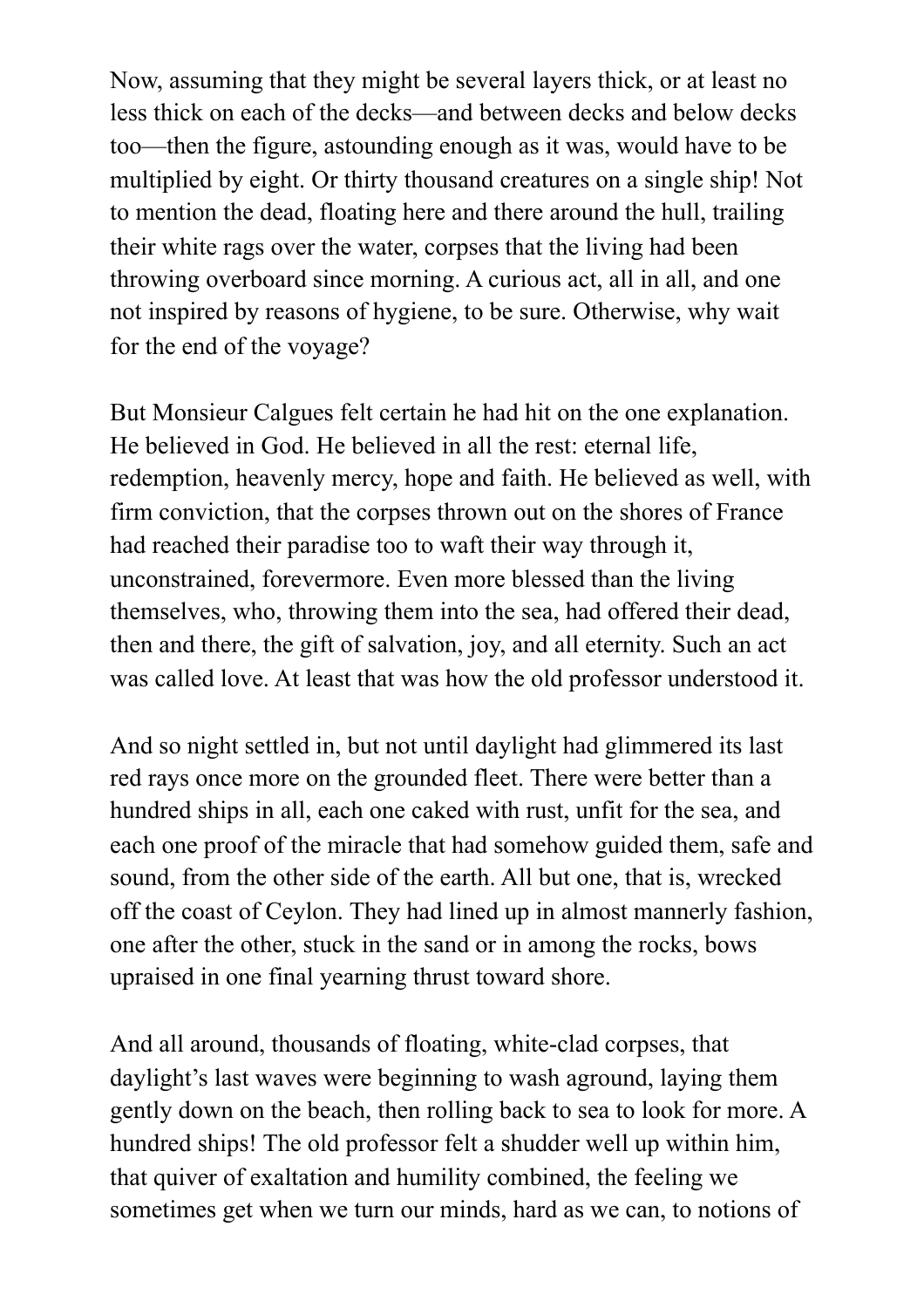the infinite and the eternal. On this Easter Sunday evening, eight hundred thousand living beings, and thousands of dead ones, were making their peaceful assault on the Western World. Tomorrow it would all be over. And now, rising up from the coast to the hills, to the village, to the house and its terrace, a gentle chanting, yet so very strong for all its gentleness, like a kind of singsong, droned by a chorus of eight hundred thousand voices. Long, long ago, the Crusaders had sung as they circled Jerusalem, on the eve of their last attack. And Jericho's walls had crumbled without a fight when the trumpets sounded for the seventh time. Perhaps when all was silent, when the chanting was finally stilled, the chosen people too would feel the force of divine displeasure. ... There were other sounds as well. The roar of hundreds of trucks. Since morning, the army had taken up positions on the Mediterranean beaches. But there in the darkness there was nothing beyond the terrace but sky and stars.

It was cool in the house when the professor went inside, but he left the door open all the same. Can a door protect a world that has lived too long? Even a marvel of workmanship, three hundred years old, and one carved out of such utterly respectable Western oak? ... There was no electricity. Obviously, the technicians from the power plants along the coast had fled north too, with all the others, the petrified mob, turning tail and running off without a word, so as not to have to look, not see a thing, which meant they wouldn't have to understand, or even try. The professor lit the oil lamps that he always kept on hand in case the lights went out. He threw one of the matches into the fireplace. The kindling, carefully arranged, flashed up with a roar, crackled, and spread its light and warmth over the room. Then he turned on his transistor, tuned all day long to the national chain. Gone now the pop and the jazz, the crooning ladies and the vapid babblers, the black saxophonists, the gurus, the smug stars of stage and screen, the experts on health and love and sex. All gone from the airwaves, all suddenly judged indecent, as if the threatened West were concerned with the last acoustic image it presented of itself.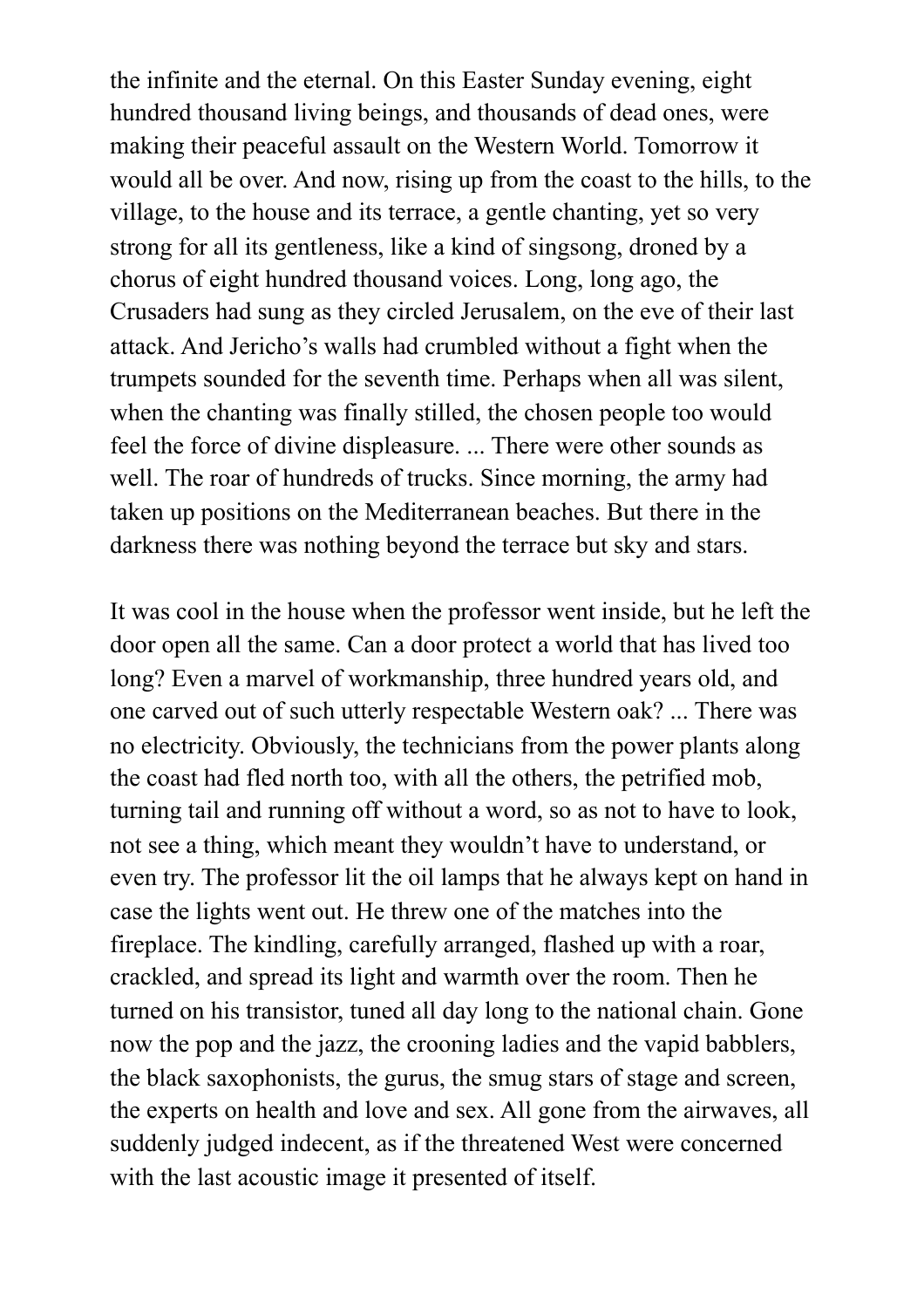Nothing but Mozart, the same on every station. Eine kleine Nachtmusik, no less. And the old professor had a kindly thought for the program director, there in his studio in Paris. He couldn't possibly see or know, and yet he had understood. For those eight hundred thousand singsong voices that he couldn't even hear, he had found, instinctively, the most fitting reply. What was there in the world more Western than Mozart, more civilized, more perfect? No eight hundred thousand voices could drone their chant to Mozart's notes. Mozart had never written to stir the masses, but to touch the heart of each single human being, in his private self. What a lovely symbol, really! The Western World summed up in its ultimate truth ... An announcer's voice roused the old professor from his musings:

"*The President of the Republic has been meeting all day at the Élysée Palace with government leaders. Also present, in view of the gravity of the situation, are the chiefs of staff of the three branches of the armed forces, as well as the heads of the local and state police, the prefects of the departments of Var and Alpes-Maritimes, and, in a strictly advisory capacity, His Eminence the Cardinal Archbishop of Paris, the papal nuncio, and most of the Western ambassadors currently stationed in the capital. At present the meeting is still in progress. A government spokesman, however, has just announced that this evening, at about midnight, the President of the Republic will go on the air with an address of utmost importance to the nation. According to reports reaching us from the south, all still seems quiet on board the ships of the refugee fleet. A communiqué from army headquarters confirms that two divisions have been deployed along the coast in the face ... in the face of ...*"

(The announcer hesitated. And who could blame him? Just what should one call that numberless, miserable mass? The enemy? The horde? The invasion? The Third World on the march?)

"*... in the face of this unprecedented incursion*"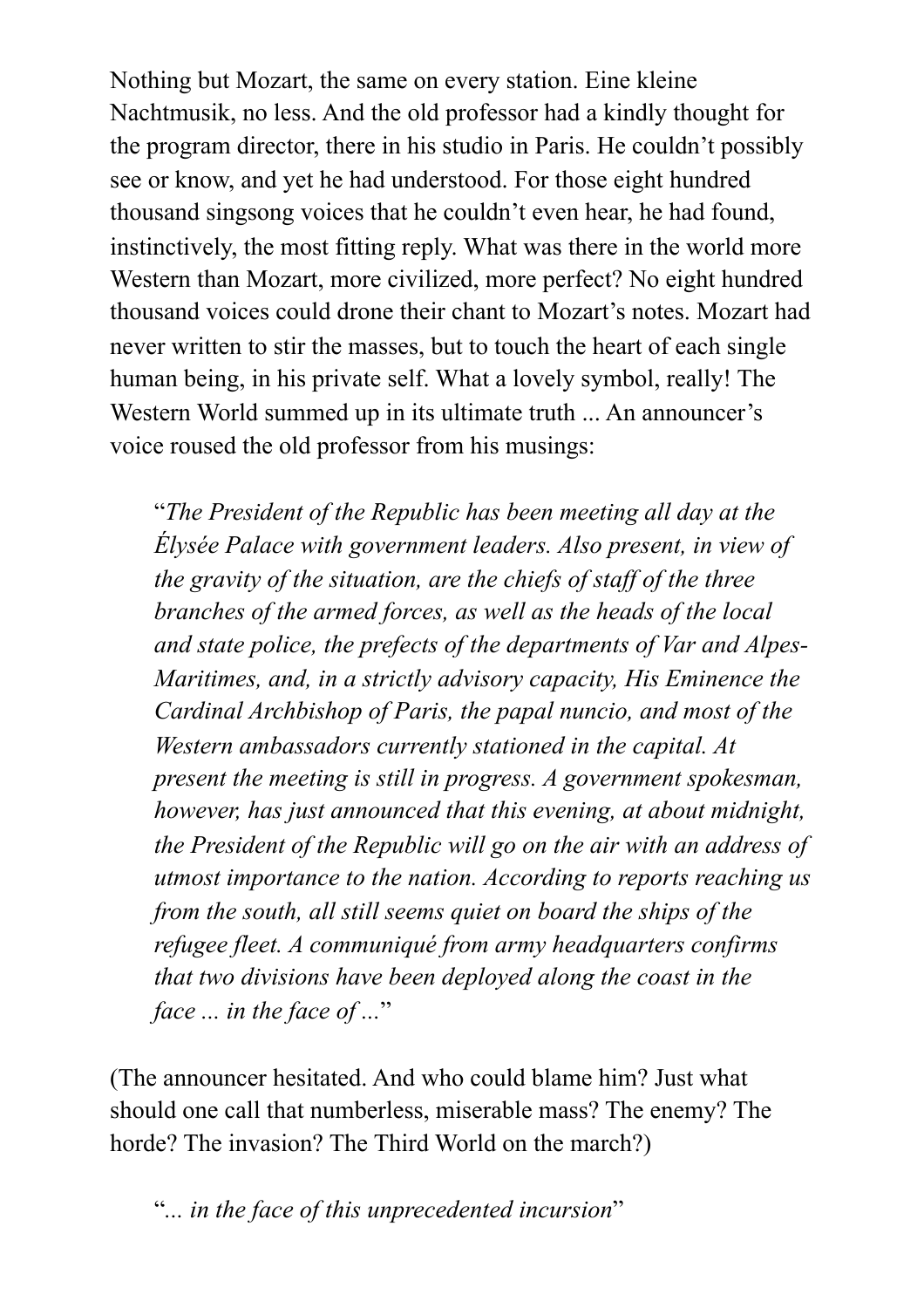(There! Not too bad at all!) ... and that three divisions of reinforcements are heading south at this moment, despite considerable difficulty of movement. In another communiqué, issued not more than five minutes ago, army chief of staff Colonel Dragasès has reported that troops under his command have begun setting fire to some twenty immense wooden piles along the shore, in order to ... (Another hesitation. The announcer seemed to gasp. The old professor even thought he heard him mutter:

"*My God! ... in order to burn the thousands of dead bodies thrown overboard from all the ships ...*"

And that was all. A moment later, with hardly a break, Mozart was back, replacing those three divisions hurtling southward, and the score of funeral pyres that must have begun to crackle by now in the crisp air down by the coast. The West doesn't like to burn its dead. It tucks away its cremation urns, hides them out in the hinterlands of its cemeteries.

The Seine, the Rhine, the Loire, the Rhône, the Thames are no Ganges or Indus. Not even the Guadalquivir and the Tiber. Their shores never stank with the stench of roasting corpses. Yes, they have flowed with blood, their waters have run red, and many a peasant has crossed himself as he used his pitchfork to push aside the human carcasses floating downstream. But in Western times, on their bridges and banks, people danced and drank their wine and beer, men tickled the fresh, young laughing lasses, and everyone laughed at the wretch on the rack, laughed in his face, and the wretch on the gallows, tongue dangling, and the wretch on the block, neck severed—because, indeed, the Western World, staid as it was, knew how to laugh as well as cry—and then, as their belfreys called them to prayer, they would all go partake of their fleshly god, secure in the knowledge that their dead were there, protecting them, safe as could be, laid out in rows beneath their timeless slabs and crosses, in graveyards nestled against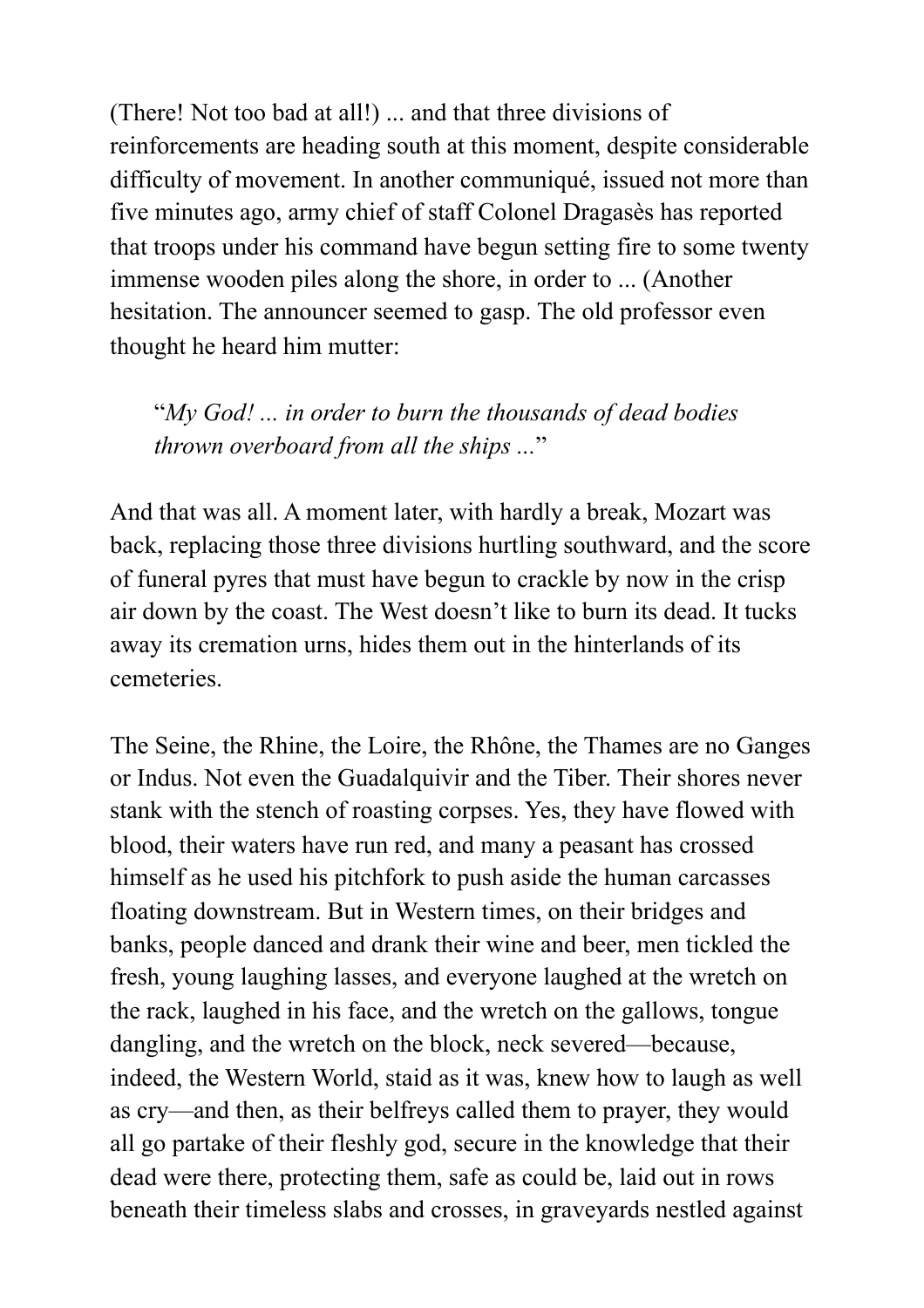the hills, since burning, after all, was only for devilish fiends, or wizards, or poor souls with the plague. ...

The professor stepped out on the terrace. Down below, the shoreline was lit with a score of reddish glows, ringed round with billows of smoke. He opened his binoculars and trained them on the highest of the piles, flaming neatly along like a wooden tower, loaded with corpses from bottom to top. The soldiers had stacked it with care, first a layer of wood, then a layer of flesh, and so on all the way up. At least some trace of respect for death seemed to show in its tidy construction. Then all at once, down it crashed, still burning, nothing now but a loathsome mass, like a heap of smoking rubble along the public way. And no one troubled to build the nice neat tower again. Bulldozers rolled up, driven by men in diving suits, then other machines fitted with great jointed claws and shovels, pushing the bodies together into soft, slimy mounds, scooping a load in the air and pouring it onto the fire, as arms and legs and heads, and even whole cadavers overflowed around them and fell to the ground. It was then that the professor saw the first soldier turn and run, calling to mind yet another cliché, arms and legs flapping like a puppet on a string, in perfect pantomime of unbridled panic. The young man had dropped the corpse he was dragging. He had wildly thrown down his helmet and mask, ripped off his safety gloves. Then, hands clutched to temples, he dashed off, zigzag, like a terrified jackrabbit, into the ring of darkness beyond the burning pile.

Five minutes more, and ten other soldiers had done the same. The professor closed his binoculars. He understood. That scorn of a people for other races, the knowledge that one's own is best, the triumphant joy at feeling oneself to be part of humanity's finest—none of that had ever filled these youngsters' addled brains, or at least so little that the monstrous cancer implanted in the Western conscience had quashed it in no time at all. In their case it wasn't a matter of tender heart, but a morbid, contagious excess of sentiment, most interesting to find in the flesh and observe, at last, in action. The real men of heart would be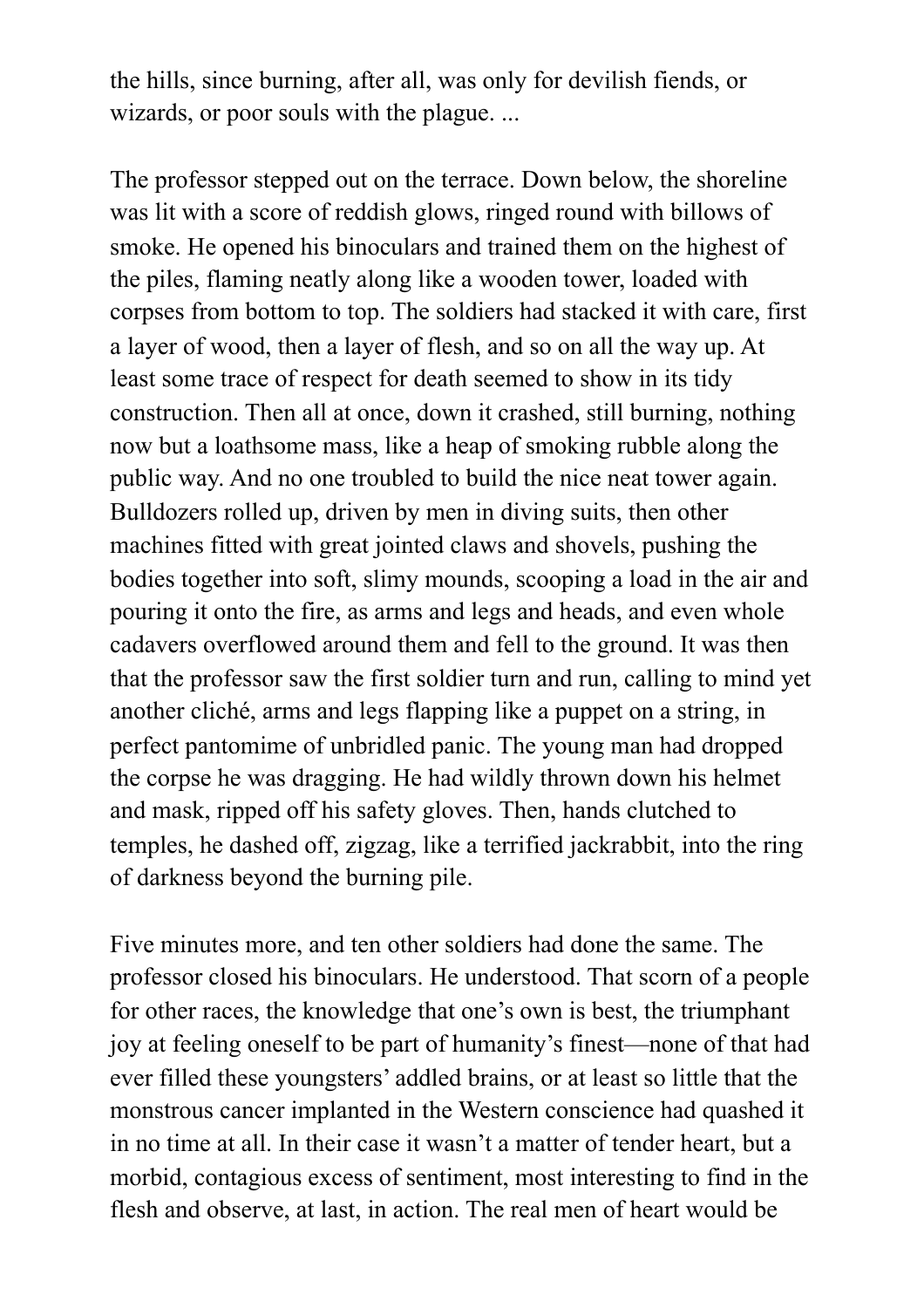toiling that night, and nobody else. Just a moment before, as the nice young man was running away, old Calguès had turned his glasses briefly on a figure that looked like some uniformed giant, standing at the foot of the burning pile, legs spread, and hurling up each corpse passed over to him, one by one, with a powerful, rhythmic fling, like a stoker of yesteryear deep belowdecks, feeding his boiler with shovelfuls of coal. Perhaps he too was pained at the sight, but if so, his pain didn't leave much room for pity. In fact, he probably didn't think of it at all, convinced that now, finally, the human race no longer formed one great fraternal whole—as the popes, philosophers, intellects, politicos, and priests of the West had been claiming for much too long.

Unless, that is, the old professor, watching "*the stoker*" and his calm resolve—the one he called "*the stoker*" was really Colonel Dragases, the chief of staff, up front to set his men an example—was simply ascribing to him his own ideas. ... That night, love too was not of one mind. Man never has really loved humanity all of a piece—all its races, its peoples, its religions— but only those creatures he feels are his kin, a part of his clan, no matter how vast. As far as the rest are concerned, he forces himself, and lets the world force him. And then, when he does, when the damage is done, he himself falls apart. In this curious war taking shape, those who loved themselves best were the ones who would triumph. How many would they be, next morning, still joyously standing their ground on the beach, as the hideous army slipped down by the thousands, down into the water, for the onslaught by the living, in the wake of their dead? Joyously! That was what mattered the most. A moment before, as he watched "*the stoker,*" the professor had thought he could see him move his lips, wide open, as if he were singing. Yes, by God, singing! If even just the two of them could stand there and sing, perhaps they could wake up the rest from their deathly sleep. ... But no other sound came rising from the shore, no sound but the soft, foreboding chant welling up out of eight hundred thousand throats.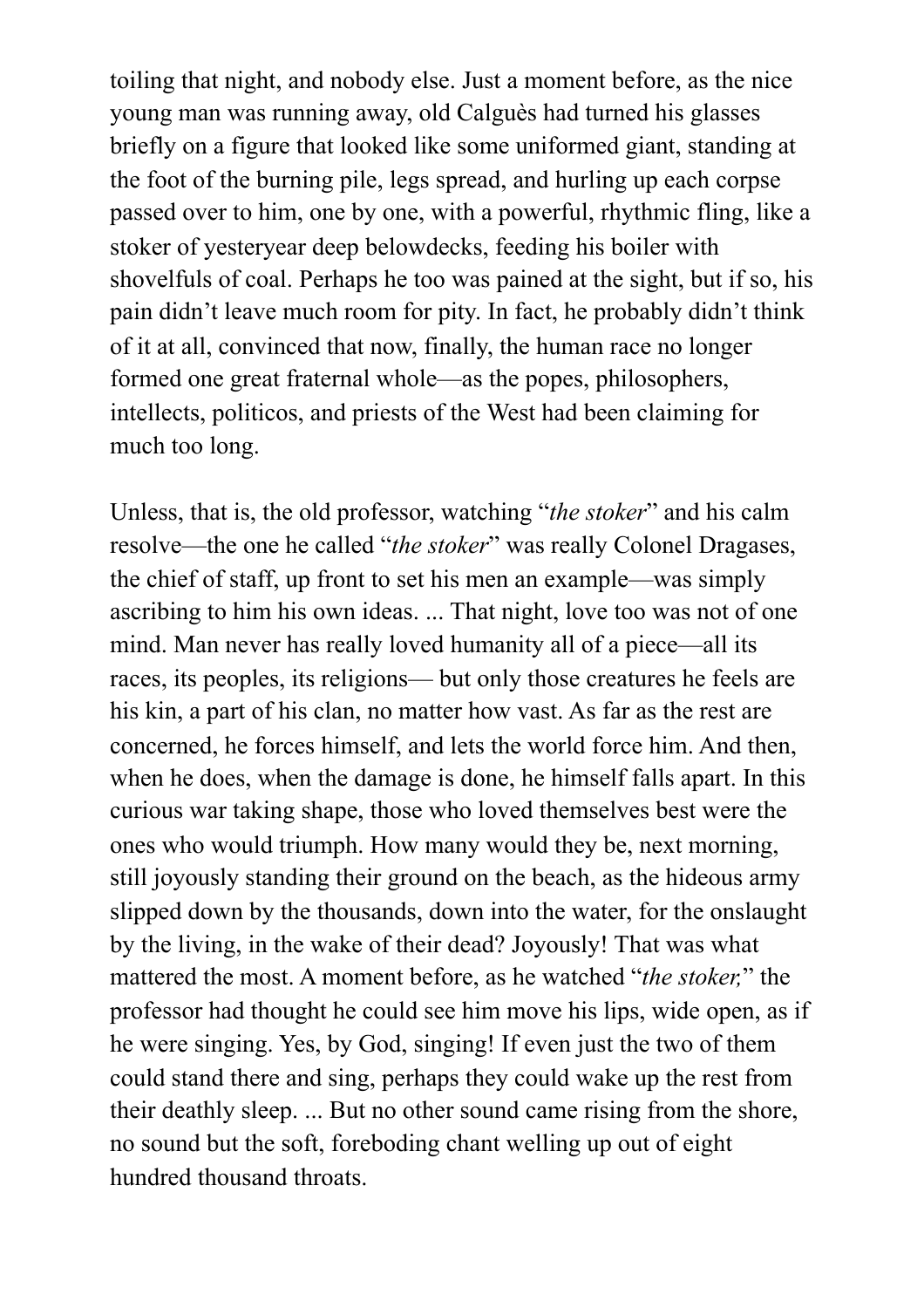"*Pretty cool, man, huh!*" exclaimed a voice in the shadows.

-------------

Continue reading by downloading the book (and many others) here …

[\[http://www.jrbooksonline.com/PDFs/Camp\\_of\\_the\\_Saints.pdf\]](http://www.jrbooksonline.com/PDFs/Camp_of_the_Saints.pdf%5D)